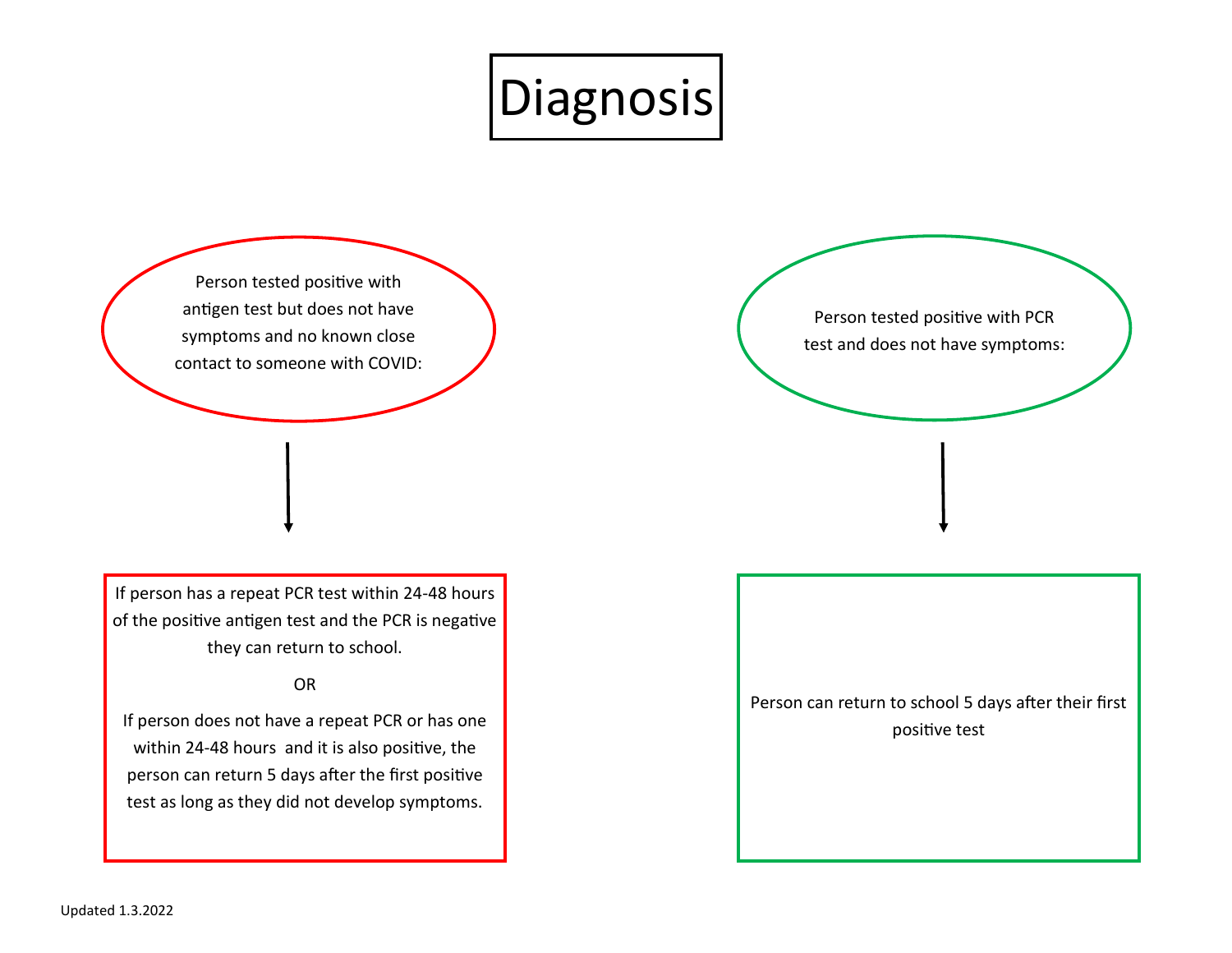

Person has symptoms AND has tested positive with an antigen or PCR test.

Person has symptoms but has NOT been tested nor has visited a health care provider. They are presumed positive for COVID.

Person can return to school when:

- It has been 5 days since first day of symptoms **AND**
- It has been at least 24 hours since person has had a fever, without the use of fever-reducing medications **AND**
- Other symptoms of COVID are improving.

Person can return to school when:

- It has been 5 days since first day of symptoms **AND**
- It has been at least 24 hours since person has had a fever ,without the use of fever-reducing medications **AND**
- Other symptoms of COVID are improving.

Person can return to school when:

Person has symptoms of COVID but has received a negative test OR been seen by a health care provider and received an alternate diagnosis.

- \* It has been 24 hours since the person has had a fever, without the use of fever-reducing medications **AND**
- They have felt well for at least 24 hours.

Updated 1.3.2022 \*In a person with symptoms, a negative test is defined as either (1) a negative PCR/molecular test or (2) a negative antigen test if the person has a low likelihood of COVID-19 infection. For example: *the person has no known or suspected exposure to a person with COVID within the last 14 days or is fully vaccinated*